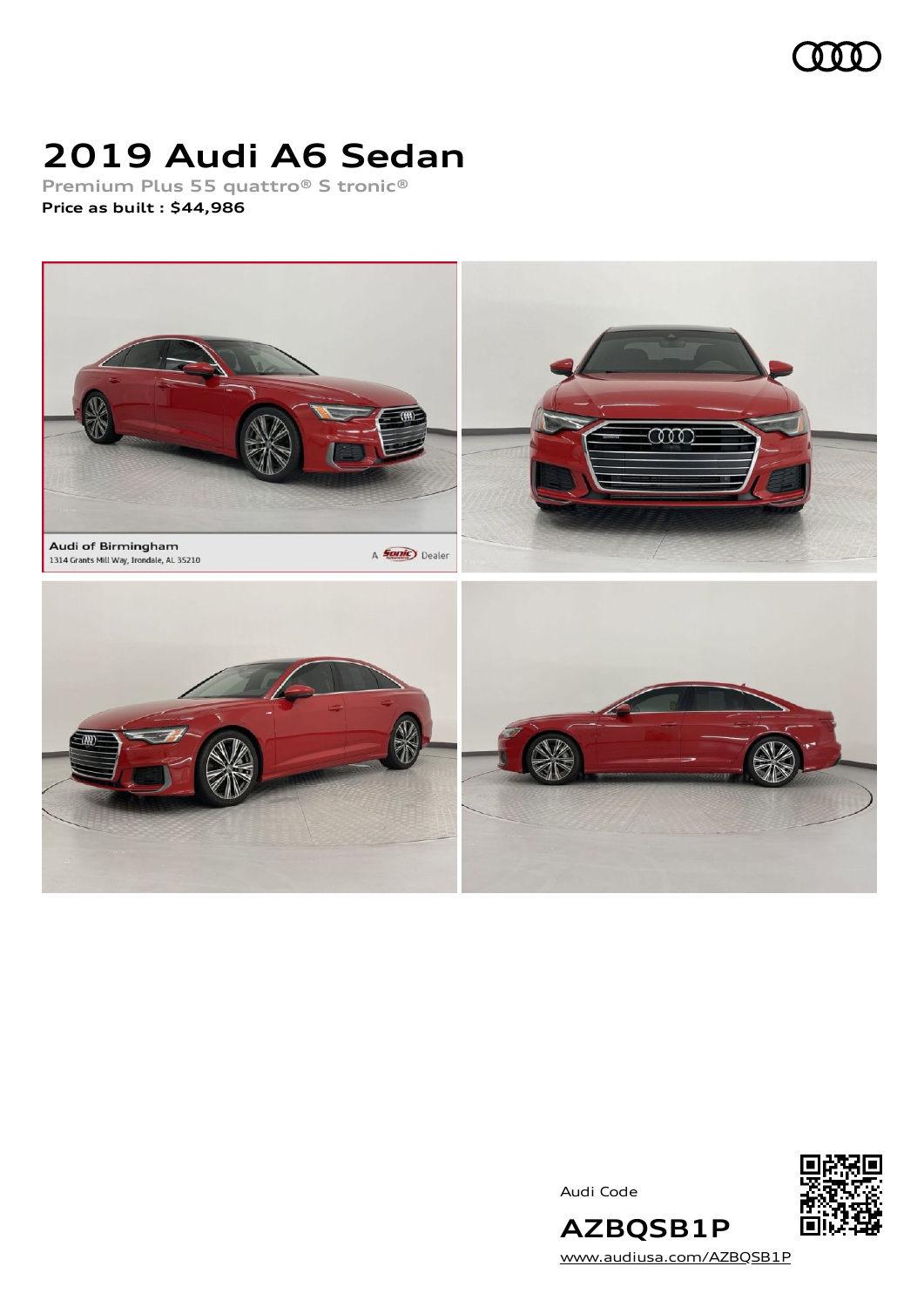**Audi 2019 Audi A6 Sedan** Premium Plus 55 quattro® S tronic®

**Price as buil[t](#page-8-0)** \$44,986

### **Exterior colour**

Tango Red metallic

### **Interior colour**

| Seats     | Black with Rock Gray cross stitching |
|-----------|--------------------------------------|
| Dashboard | Black                                |
| Carpet    | Black                                |
| Headliner | Lunar Silver                         |



#### **Further Information**

| Warranty        | No           |
|-----------------|--------------|
| Mileage         | 23,188 miles |
| Type of vehicle | Used car     |

**Audi Code** AZBQSB1P

**Your configuration on www.audiusa.com** [www.audiusa.com/AZBQSB1P](https://www.audiusa.com/AZBQSB1P)

**Commission number** b928e5730a0e09b12794

### **Technical Specifications**

| Engine type                  | 3.0-liter six-cylinder                        |
|------------------------------|-----------------------------------------------|
| stroke                       | Displacement/Bore and 2,995/84.5 x 89.0 cc/mm |
| Torque                       | 369 lb-ft@rpm                                 |
| Top track speed              | 130 mph mph                                   |
| Acceleration (0 - 60<br>mph) | 5.1 seconds seconds                           |
| Recommended fuel             | Premium                                       |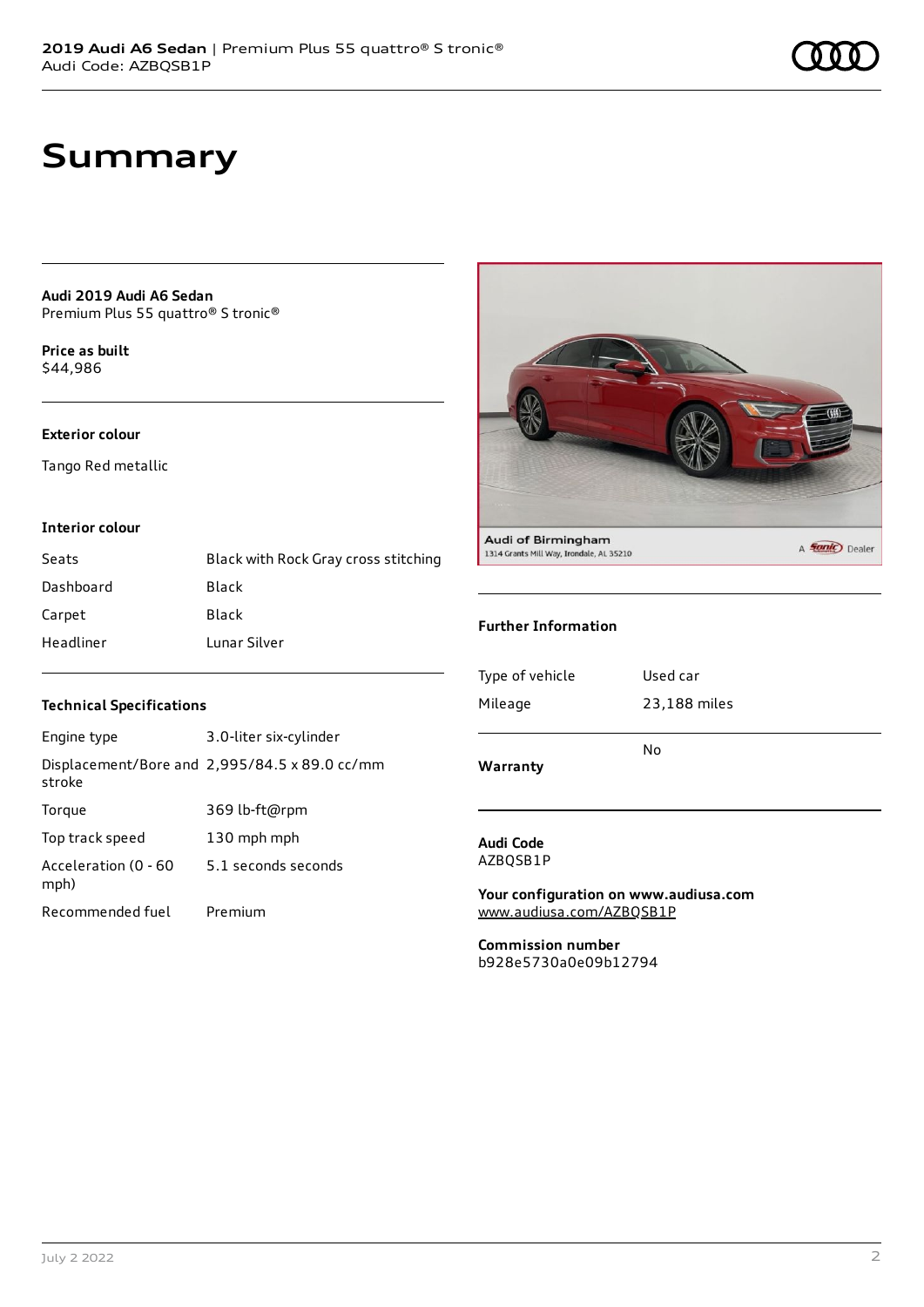

# **Standard features**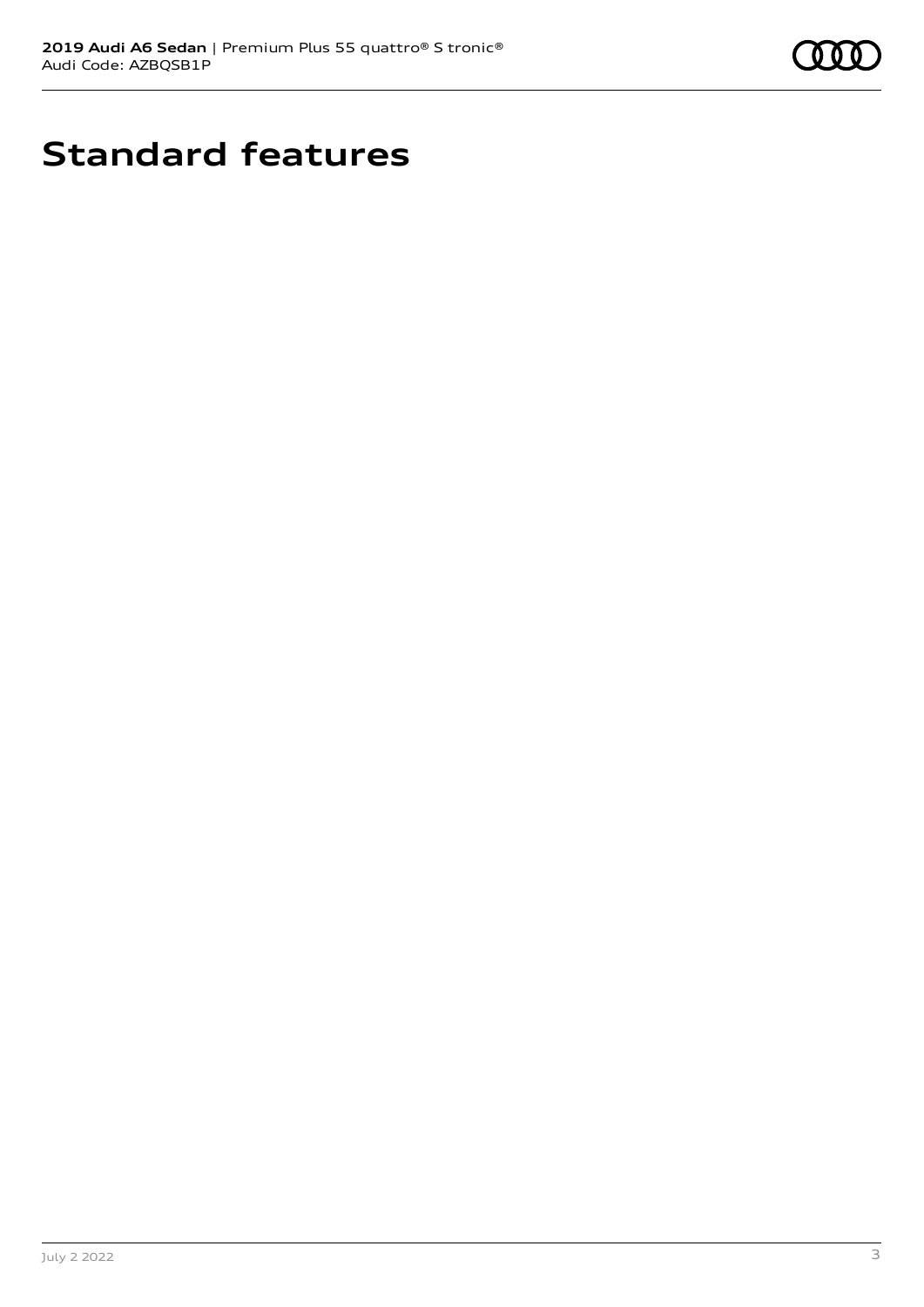# **Dealer remarks**

20" SPORT PACKAGE, PREMIUM PLUS PACKAGE, AUDI CONNECT!! This 2019 Audi A6 Premium Plus comes loaded with features like Navigation System, Front Collision Mitigation, Heated Front Seat(s), Smart Device Integration, Bluetooth Connection, Auxiliary Audio Input, Universal Garage Door Opener, MP3 Player, HD Radio, WiFi Hotspot, Multi-Zone A/C, Rain Sensing Wipers, Integrated Turn Signal Mirrors, Moonroof, Rear Parking Aid, Steering Wheel Audio Controls, and much more!

No hassles. No worries. Peace of mind. At Audi Birmingham you will be able to purchase your next vehicle with confidence. In each vehicle you will find a folder containing a vehicle reconditioning report, pricing analysis, available warranty options, general vehicle options, and a CARFAX vehicle history. You will not find this level of transparency from any other dealer while purchasing your next vehicle! No detail is too small in our pursuit to offer you quality vehicles at the best prices and with exceptional customer service. While every reasonable effort is made to ensure the accuracy of this information, please verify any information in question with Audi Birmingham. Please chat, email, or call to schedule your VIP test drive and experience the difference for yourself at Audi Birmingham!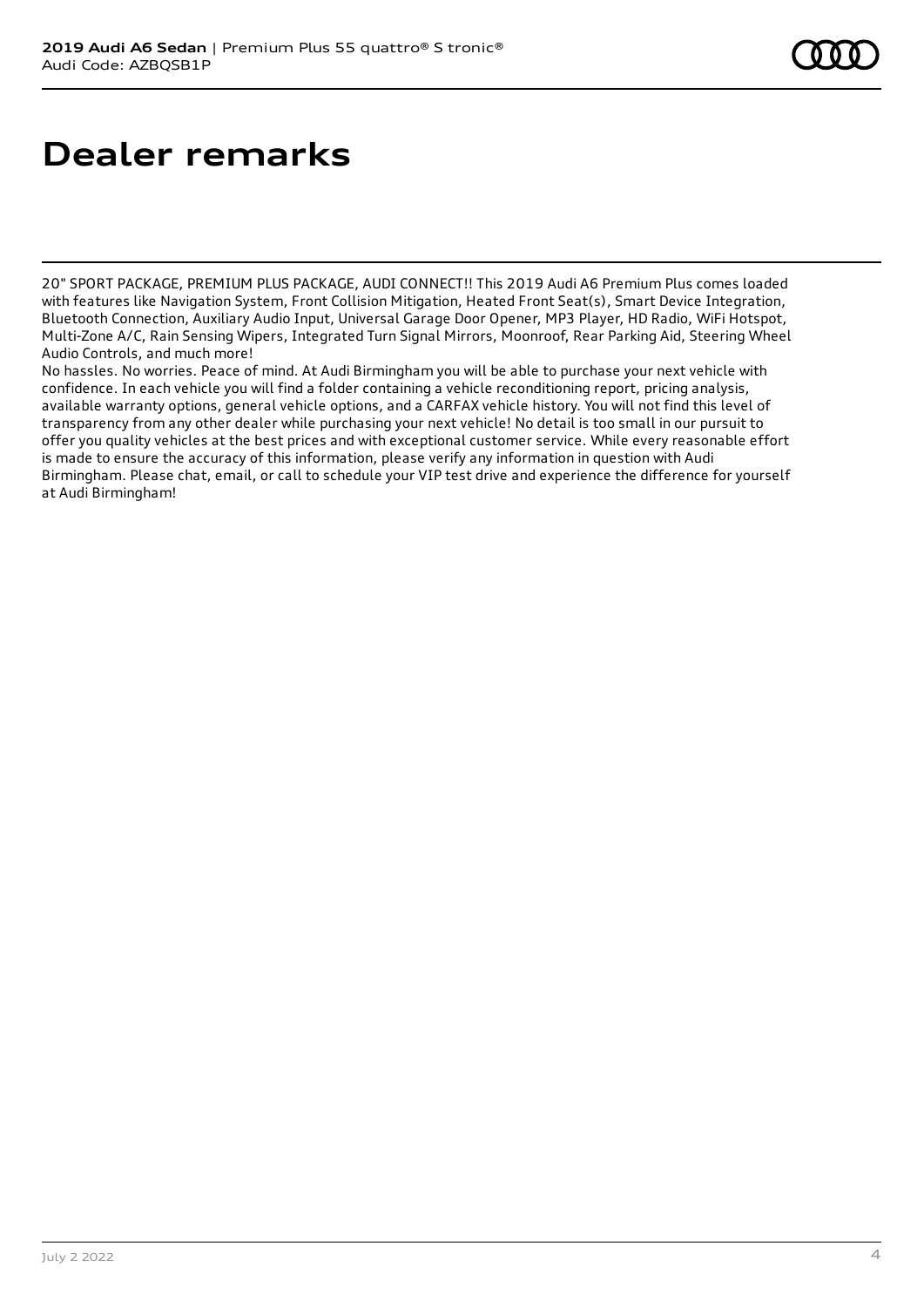## **Technical Specifications**

## **(1/2)**

| <b>Engineering   Performance</b> |                                                                                                                                    | Suspension                    |                                                                                           |
|----------------------------------|------------------------------------------------------------------------------------------------------------------------------------|-------------------------------|-------------------------------------------------------------------------------------------|
| Engine type                      | 3.0-liter six-cylinder                                                                                                             | Front axle                    | Five-link front independent steel                                                         |
| Acceleration (0 - 60<br>mph)     | 5.1 seconds seconds                                                                                                                | Rear axle                     | spring suspension<br>Five-link rear independent steel                                     |
| Power Level                      | 55                                                                                                                                 |                               | spring suspension                                                                         |
| Engine block                     | Aluminum-alloy                                                                                                                     | Optional                      | Adaptive damping suspension                                                               |
|                                  | Induction/fuel injection Twin-scroll turbocharged/TFSI®                                                                            |                               |                                                                                           |
| Cylinder head                    | Aluminum-alloy                                                                                                                     | <b>Brake system</b>           |                                                                                           |
| Max. output ps/hp                | 335 @ rpm                                                                                                                          | Front brakes                  | 13.3 (ventilated disc) in                                                                 |
| stroke                           | Displacement/Bore and 2,995/84.5 x 89.0 cc/mm                                                                                      | Rear brakes                   | 13.0 (ventilated disc) in                                                                 |
| Top track speed                  | 130 mph mph                                                                                                                        | Parking brake                 | Electromechanical                                                                         |
| Torque                           | 369 lb-ft@rpm                                                                                                                      |                               |                                                                                           |
| Valvetrain                       | 24-valve DOHC with Audi valvelift                                                                                                  | <b>Body</b>                   |                                                                                           |
|                                  | system and variable valve timing                                                                                                   | Material                      | Multi-material body construction<br>(steel and aluminum composition)                      |
| <b>Electrical system</b>         |                                                                                                                                    | Corrosion protection          | Multistep anti-corrosion protection                                                       |
| Hybrid system battery            | 48 Volt/9.6Ah lithium-ion battery                                                                                                  | <b>Warranty   Maintenance</b> |                                                                                           |
| <b>Driveline</b>                 |                                                                                                                                    | Warranty                      | 4-year/50,000-mile new vehicle<br>limited warranty                                        |
| Transmission                     | Seven-speed S tronic® dual-clutch<br>automatic transmission with<br>quattro <sup>®</sup> all-wheel-drive with<br>ultra® technology | Maintenance                   | 12-month/10,000-mile (whichever<br>occurs first) NO CHARGE first<br>scheduled maintenance |
| <b>Steering</b>                  |                                                                                                                                    |                               |                                                                                           |
| Steering type                    | Electromechanical progressive<br>steering system                                                                                   |                               |                                                                                           |

to-curb

Turning diameter, curb-36.4 ft

Steering ratio 12.1:1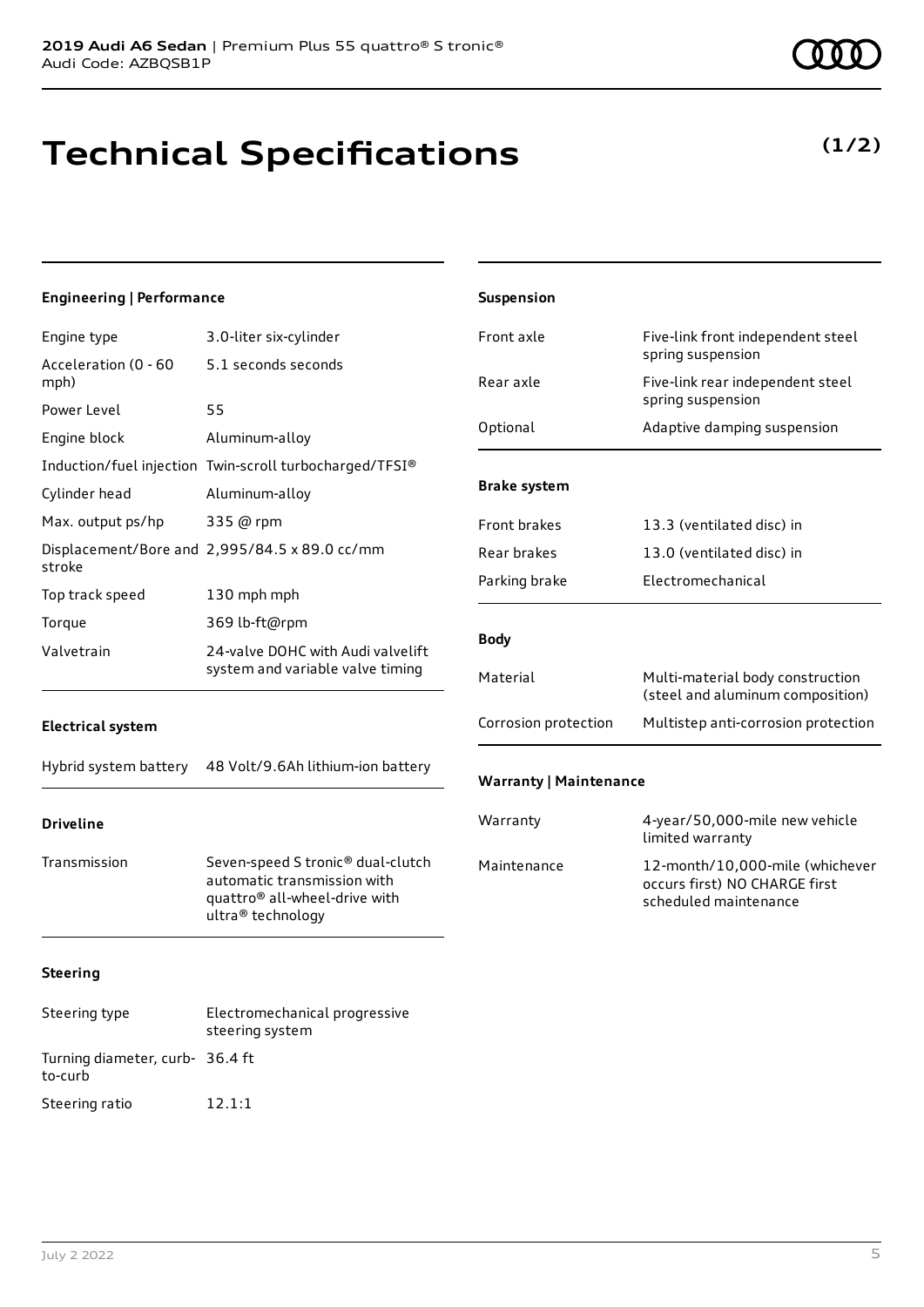## **Technical Specifications**

### **Exterior Measurements**

| Height                           | 57.4 in   |
|----------------------------------|-----------|
| Overall width without<br>mirrors | 74.3 in   |
| Length                           | 194.4 in  |
| Wheelbase                        | 115.1 in  |
| Drag coefficient                 | $0.29$ Cw |
| Overall width with<br>mirrors    | $83.1$ in |
| Track rear                       | 63.7 in   |
| <b>Track front</b>               | 64.2 in   |
| Curb weight                      | 4,266 lb  |

### **Interior measurements**

| Seating capacity                          | 5                    |
|-------------------------------------------|----------------------|
| Shoulder room, rear                       | 56.5 in              |
| Head room with front<br>sunroof           | 38.0 in              |
| Leg room, rear                            | 37.4 in              |
| Shoulder room, front                      | 57.8 in              |
| Head room with rear<br>sunroof            | 38.1 in              |
| Leg room, front                           | 41.3 in              |
| Cargo volume, rear<br>seatbacks up/folded | 13.7/NA cu ft, cu ft |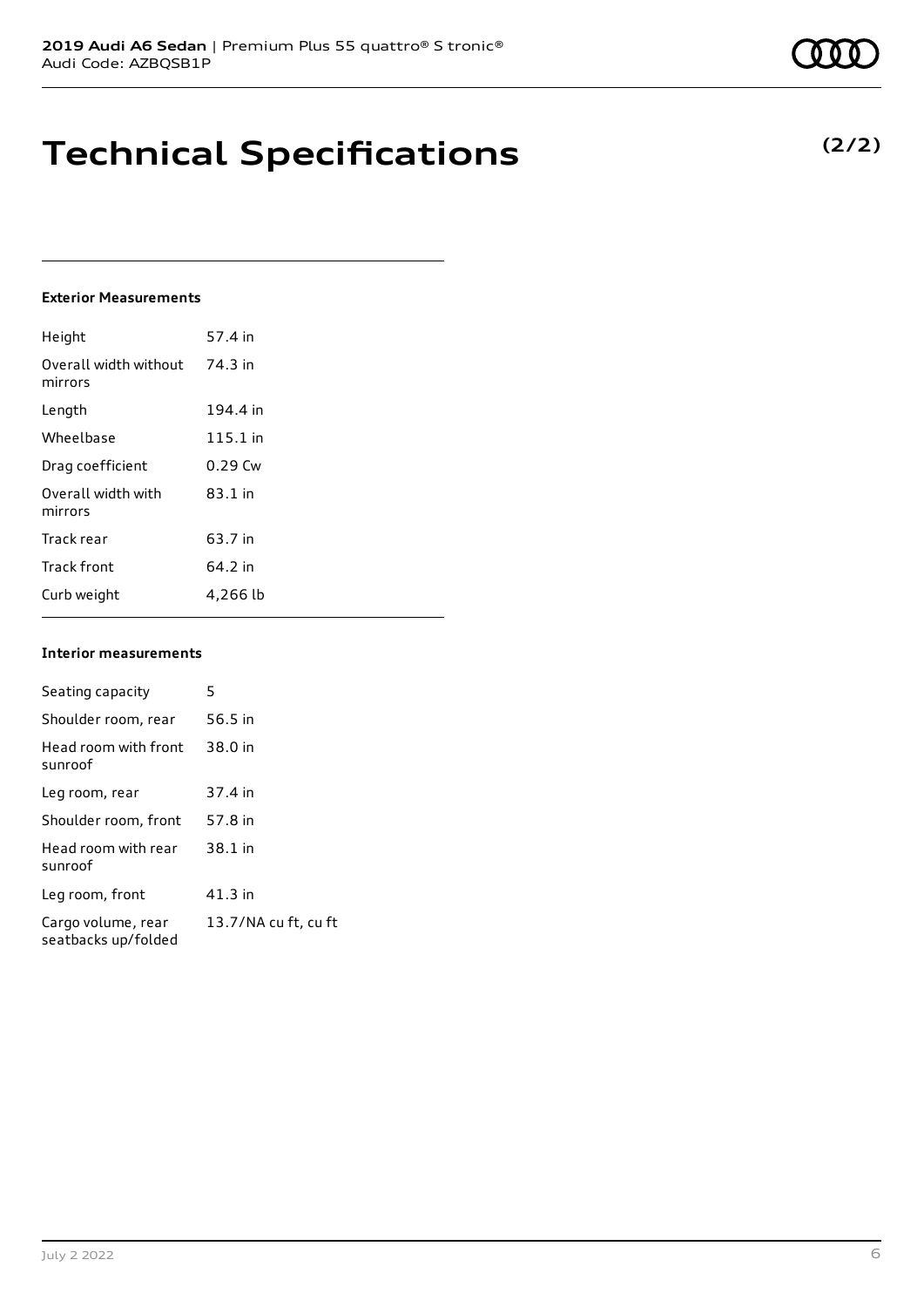

## **Consumption- and emission**

**Consumption by NEDC**

combined 25 mpg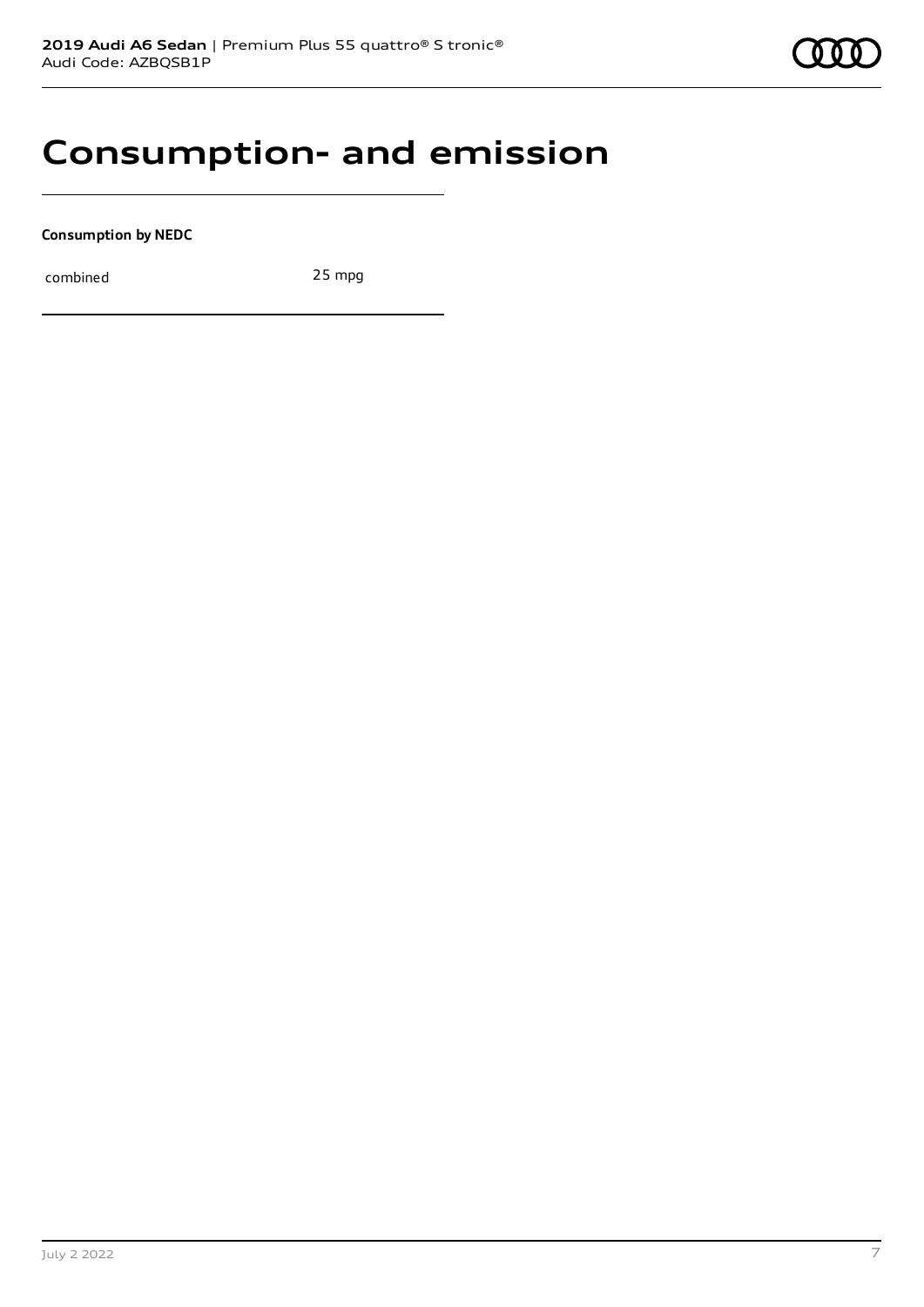## **Contact**

Dealer **Audi Birmingham**

1314 Grants Mill Way 35210 Irondale AL

Phone: +12059867100 FAX: 2053972750

www: [https://www.audiofbirmingham.com](https://www.audiofbirmingham.com/)